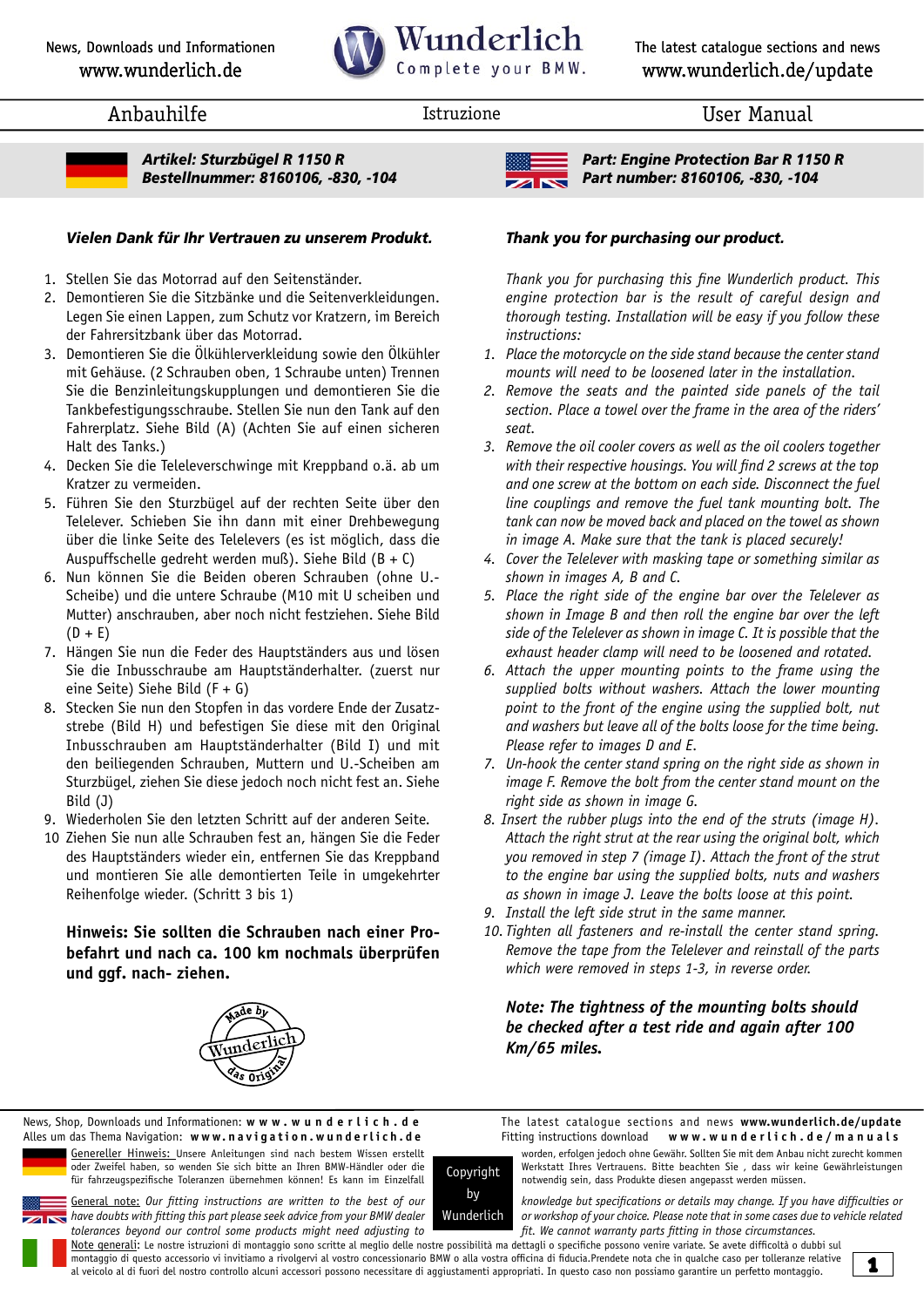# Wunderlich Complete your BMW.

The latest catalogue sections and news [www.wunderlich.de/](www.wunderlich.de/update)update

## Anbauhilfe **Istruzione** Istruzione **Istruzione** User Manual



*Articolo: Paracilindro R1150 R Codice: 8160106, -830, -104*

### *Grazie per aver acquistato il nostro prodotto*

- 1. Posizionare la moto sul cavalletto laterale.
- 2. Rimuovere sella e fianchetti laterali.
- 3. Smontare la copertura radiatore olio ed il radiatore (2 viti alla parte superiore, 1 nella parte anteriore). Scollegare gli agganci rapidi dei tubi benzina ed allentare il bullone del serbatoio. Posizionare il serbatoio carburante al posto pilota, (come illustrato a figura A) inserendo una protezione tra telaio e serbatoio per evitare danni alla verniciatura.
- 4. Proteggere il braccio Telelever applicando del nastro scotch.
- 5. Portare la parte destra del paracilindro (come illustrato a figura B) roteandolo sopra il Telelever come a figura C. (Potrebbe essere necessario il riposizionamento della fascetta dello scarico)
- 6. Ora inserire a mano i due bulloni superiori (senza rondelle) ed il bullone inferiore M8 (con rondella a U e relativo dado). Figura D+E).
- 7. Togliere la molla e la vite a brugola dal cavalletto centrale (Figura F+G).
- 8. Istallare il tappo nero alla fine del tubo di collegamento, (figura H) e montare il tutto utilizzando i bulloni originali al supporto cavalletto centrale (figura I) quindi al para cilindro, senza serrare completamente (figura J).
- 9. La stessa operazione va effettuata al lato opposto.
- 10. Serrare definitivamente tutti i punti di fissaggio, inserire la molla del cavalletto centrale e reinstallare le parti ai punti 1-3.

#### **Nota:Prima di mettersi alla guida, assicurarsi che le operazioni siano state completate. Ricontrollare dopo i primi 100chilometri**

**Istruzioni italiane disponibili su: www.wunderlich.de/manuals Nuovi sezioni del catalogo: [www.wunderlich.de/u](www.wunderlich.de/update)pdate Rivenditori autorizzati:** 



 $\Omega$  $\mathcal{L}$  $\mathbf{\hat{z}}$  $\overline{A}$ 5 Ŕ لسنسيلسنسيلسنسيلسينسيلسيناسيا

| <b>Schraube</b><br>Bolt<br><b>Bullone</b> | Anzugsmomente<br><b>Torque Values</b><br>Valori di coppia |            |
|-------------------------------------------|-----------------------------------------------------------|------------|
| M6 mm                                     | 6 Nm                                                      | 4.5 ft-lb  |
| M8 mm                                     | <b>15 Nm</b>                                              | $11$ ft-lb |
| M10 mm                                    | 30 Nm                                                     | $22$ ft-lb |
| $M12$ mm                                  | 55 Nm                                                     | 40,5 ft-lb |

#### **Allgemeine Anzugsdaten**

Diese Tabelle spezifiziert Anzugsmomente für normale Befestigungselemente mit normalen I.S.O.-Gewindenormen. Diese Anzugsmomente gelten nur, wenn in der Anleitung keine anderen Angaben gemacht wurden. Wenn Teile mit mehreren Befestigungselementen festgezogen werden, die Schrauben und Muttern kreuzweise und in mehreren Schritten bis zum vorgeschriebenen Anzugsmoment festziehen, so dass keine Teile verzogen werden. Falls nicht anders vermerkt, so gelten die Anzugsmomente für trockene und saubere Gewinde. Die anzuziehenden Bauteile sollten dabei Raumtemperatur aufweisen.

#### **Schraubenlineal:**

Das Lineal soll Ihnen bei der Identifizierung der Schrauben helfen. Bitte bedenken Sie, daß Schrauben an Ihrer Einschraubtiefe gemessen werden, also ohne Kopf. Beispiel: M5x25 = Durchmesser 5mm, Länge 25 mm

#### **Common Torque Values**

**THIS This table specifies tightening torques of common fasteners with** standard I.S.O. threads. These torque specifications are only valid when different torque values are not specified by the manufacturer.

When joining parts with several fasteners, evenly tighten in a cross pattern, in several stages up to the maximum, so that the parts are joined evenly. Unless otherwise specified by the manufacturer, these torque values are for dry and clean bolts and threads, with all components at room temperature.

#### **Metric Ruler for determining bolt sizes:**

When measuring bolts, only measure the length of thread and shaft without the bolt head.

For example, M5x12 means diameter of bolt is 5 mm, length 12 mm.

#### **Valori comuni di coppia**

Questa tabella specifica la coppia di serraggio degli attacchi comuni con filettature Standard ISO. Queste specifiche di coppia sono valide soltanto quando il fabbricante non ha specificato altri valori di coppia. Quando dei pezzi vengono uniti con diversi tipi di attacchi, stringere in modo omogeneo e con uno schema a croce, in più tappe fino al massimo, in modo da farlo in modo omogeneo. A meno che il fabbricante abbia specificato diversamente, questi valori di coppia

#### **Il righello per identificare la lunghezza giusta di ogni bullone:**

Quando misurate i bulloni misurate soltanto la filettatura senza la testa. Per esempio, M512 significa che il diametro della vite é 5mm, la lunghezza é 12mm.

The latest catalogue sections and news **[www.wunderlich.de/](www.wunderlich.de/update)update** Fitting instructions download **w w w . w u n d e r l i c h . d e / m a n u a l s**



für fahrzeugspezifische Toleranzen übernehmen können! Es kann im Einzelfall News, Shop, Downloads und Informationen: **[w w w . w u n d e r l i c h . d](http://www.wunderlich.de) e** Alles um das Thema Navigation: **w w w. n a v i g a t i o n . w u n d e r l i c h . d e**

General note: Our fitting instructions are written to the best of our **the set of our changes of our changes** but specifications or details may change. If you have difficulties or<br>In have doubts with fitting this part plea tolerances beyond our control some products might need adjusting to **finity of the cannot warranty parts fitting in those circumstances.** 

Genereller Hinweis: Unsere Anleitungen sind nach bestem Wissen erstellt worden, erfolgen jedoch ohne Gewähr. Sollten Sie mit dem Anbau nicht zurecht kommen<br>oder Zweifel haben, so wenden Sie sich bitte an Ihren BMW-Händler Werkstatt Ihres Vertrauens. Bitte beachten Sie , dass wir keine Gewährleistungen notwendig sein, dass Produkte diesen angepasst werden müssen.

by Wunderlich

*have doubts with fitting this part please seek advice from your BMW dealer or workshop of your choice. Please note that in some cases due to vehicle related* 

Note generali: Le nostre istruzioni di montaggio sono scritte al meglio delle nostre possibilità ma dettagli o specifiche possono venire variate. Se avete difficoltà o dubbi sul montaggio di questo accessorio vi invitiamo a rivolgervi al vostro concessionario BMW o alla vostra officina di fiducia.Prendete nota che in qualche caso per tolleranze relative al veicolo al di fuori del nostro controllo alcuni accessori possono necessitare di aggiustamenti appropriati. In questo caso non possiamo garantire un perfetto montaggio.

Copyright